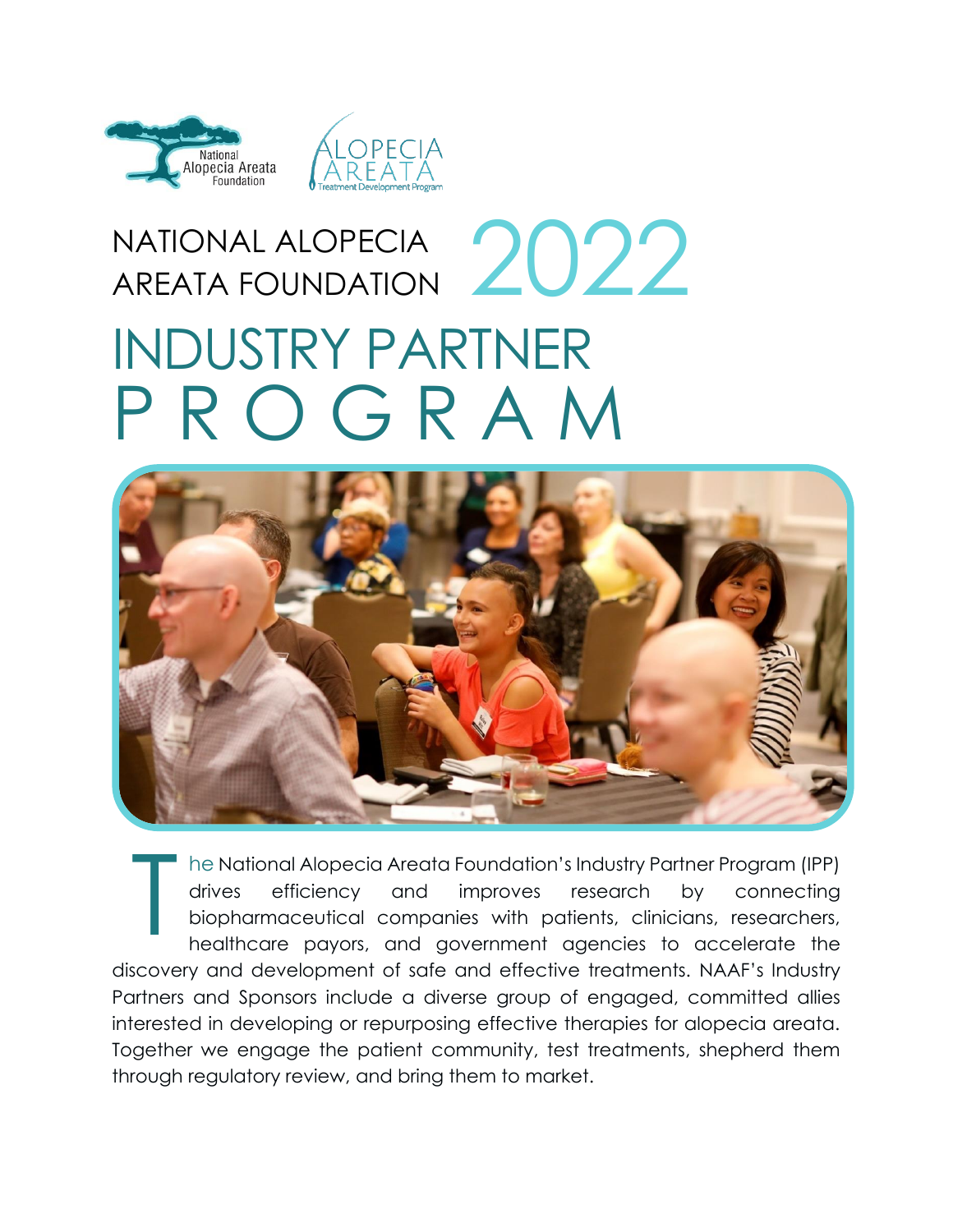#### 2022 INDUSTRY PARTNERS PROGRAM

AAF's Industry Partner Program (IPP) fosters innovation and collaboration across multiple stakeholder groups through a series of key events and activities that provide a range of access and exposure to the NAAF patient, research, and advocacy communities. Events in 2022 include the Annual NAAF Patient Conference in Washington, DC (June 30-July 3), Alopecia Areata Awareness Month (September), Alopecia Areata Research Luncheon at the Annual American Academy of Dermatology Meeting in Boston, MA (March 25-29), and two IPP roundtable meetings tentatively scheduled to coincide with the Annual American Academy of Dermatology Meeting and the Annual NAAF Patient Conference. These events provide industry partners opportunities to exchange open dialogue and information with patients and caregivers, leading experts in the field, healthcare payors and government representatives on a wide variety of topics related to clinical development, regulatory approval and market access of treatments for alopecia areata. A primary focus of the 2022 IPP roundtable meetings will be patient access to treatments and will include further illuminating the unmet needs and experiences of patients living with alopecia areata and strengthening capabilities for priority stakeholder education around treatment innovation to build a receptive environment for access to novel therapies. N

The Industry Partner Program emphasizes the inclusion of patients through the participation of NAAF's Health and Research Ambassadors (HARAs) to ensure an open exchange of ideas and information between research questions and patient desired outcomes. NAAF's Health and Research Ambassadors are individuals living with alopecia areata, caregivers or family members, often with a background in medicine or psychology, who have been trained in Patient-Centered Outcomes Research and are engaged in our efforts to build bridges of understanding between patients with alopecia areata, researchers who study the disease, and the biopharmaceutical companies and clinicians who design and deliver treatments.

As advancements in research rapidly progress, we are working diligently to expand our patientcentered research community to prioritize our research agenda and direct treatment efforts toward the most desired patient-centered outcomes. We are also working with policymakers and healthcare payors to ensure patients have access to these treatments. The Industry Partner Program provides innovative and timely opportunities to meaningfully engage with a diverse group of stakeholders to help bring safe and effective therapeutics for alopecia areata from discovery to market.

NAAF's Industry Partner Program enables you to engage patients, healthcare payors and policymakers, provides opportunities to exchange information and insights with researchers, maximize brand awareness, and show your significant support of the alopecia areata community. Over the course of each year, the extent to which you participate in NAAF's partnership opportunities determines your annual placement in one of the program's four levels.

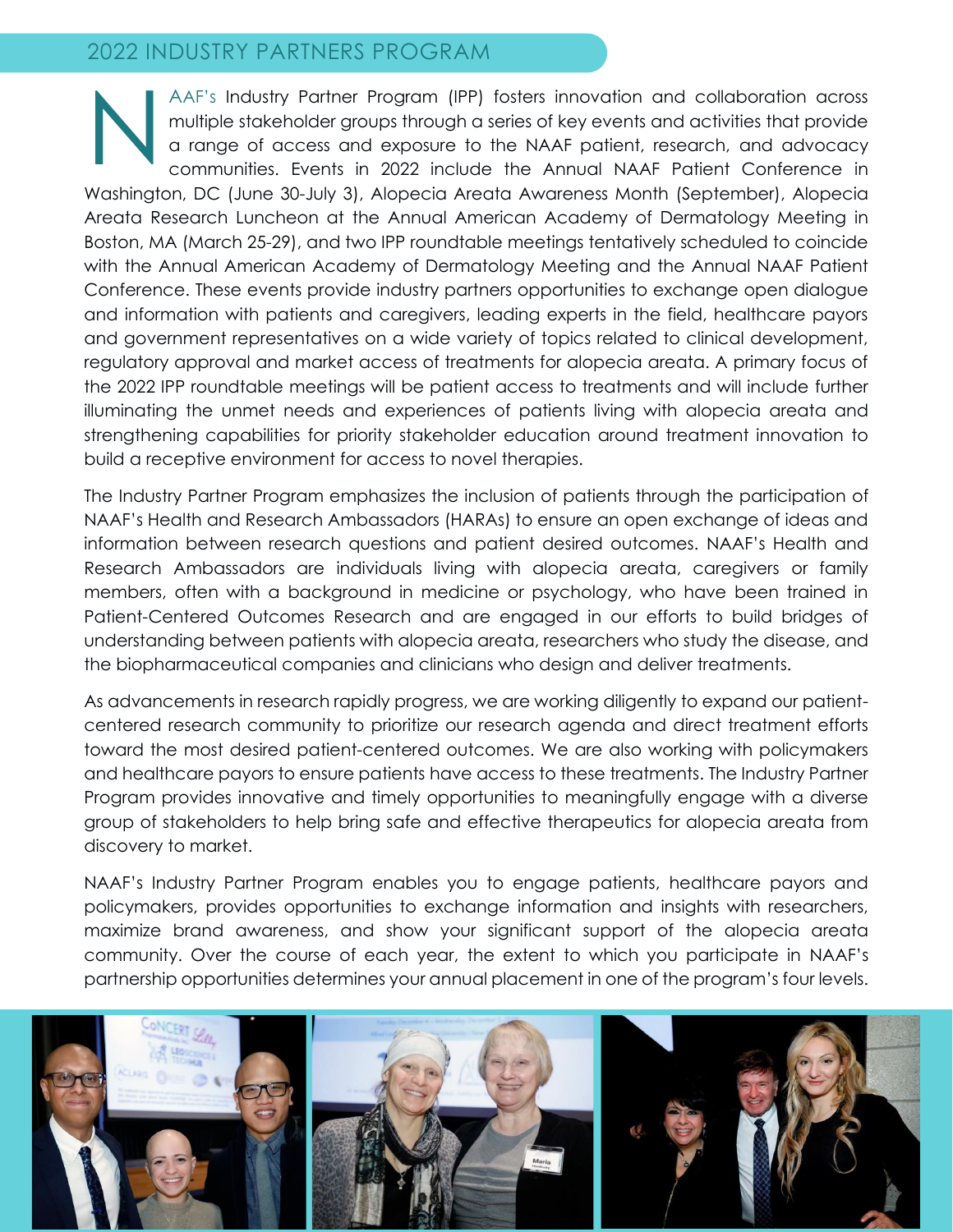#### INDUSTRY PARTNERSHIP OPPORTUNITIES

our levels of partnership are available through annual sponsorship commitments to support the Annual NAAF Patient Conference, Alopecia Areata Awareness Month, and the Alopecia Areata Research Luncheon. All Partners will be invited to participate in, attend or be recognized in accordance with the annual partnership levels and associated benefits provided here. F

All partners will receive the following benefits:



Recognition in each issue of the Alopecia Areata **Newsletter** 

Signage at NAAF's Annual Patient Conference and Alopecia Areata Research Luncheon



Participation in Industry Partner Roundtable Meetings

Your company will also receive the following based on your level:

| PARTNERSHIP LEVELS & BENEFITS                                      | <b>PLATINUM</b><br>$$150,000+$<br><b>ANNUALLY</b> | <b>GOLD</b><br>$$100,000+$<br><b>ANNUALLY</b> | <b>SILVER</b><br>$$50,000+$<br><b>ANNUALLY</b> | <b>BRONZE</b><br>$$25,000+$<br><b>ANNUALLY</b> |  |  |
|--------------------------------------------------------------------|---------------------------------------------------|-----------------------------------------------|------------------------------------------------|------------------------------------------------|--|--|
| Annual NAAF Patient Conference . June 30-July 3, 2022              |                                                   |                                               |                                                |                                                |  |  |
| Invitation for up to (4) attendees                                 | $\checkmark$                                      | $\checkmark$                                  |                                                |                                                |  |  |
| Invitation for up to (2) attendees                                 |                                                   |                                               | $\checkmark$                                   | $\checkmark$                                   |  |  |
| Opportunity to organize a patient focus group                      | $\checkmark$                                      |                                               |                                                |                                                |  |  |
| Logo and recognition on event t-shirts                             | $\checkmark$                                      | $\checkmark$                                  |                                                |                                                |  |  |
| Recognition during opening address                                 | $\checkmark$                                      | $\checkmark$                                  |                                                |                                                |  |  |
| Opportunity to provide approved inserts for event<br>mailings      | $\checkmark$                                      | $\checkmark$                                  |                                                |                                                |  |  |
| Panel presentation opportunity                                     | $\checkmark$                                      | $\checkmark$                                  | $\checkmark$                                   |                                                |  |  |
| Logo and recognition on event signage                              | $\checkmark$                                      | $\checkmark$                                  | $\checkmark$                                   | $\checkmark$                                   |  |  |
| Logo and recognition on break slides                               | $\checkmark$                                      | $\checkmark$                                  | $\checkmark$                                   | $\checkmark$                                   |  |  |
| Logo and recognition on event collateral (print and<br>electronic) | $\checkmark$                                      | $\checkmark$                                  | $\checkmark$                                   | $\checkmark$                                   |  |  |
| Alopecia Areata Awareness Month Campaign • September 2022          |                                                   |                                               |                                                |                                                |  |  |
| Recognition on Campaign emails                                     | $\checkmark$                                      | $\checkmark$                                  |                                                |                                                |  |  |
| Logo and recognition on Awareness Campaign<br>Homepage             | $\checkmark$                                      | $\checkmark$                                  | $\checkmark$                                   | $\checkmark$                                   |  |  |
| IPP Roundtable Meetings . March and June, 2022                     |                                                   |                                               |                                                |                                                |  |  |
| Opportunity to recommend meeting discussion topics                 | $\checkmark$                                      | $\checkmark$                                  |                                                |                                                |  |  |
| Invitation for up to (4) attendees                                 | $\checkmark$                                      | $\checkmark$                                  |                                                |                                                |  |  |
| Invitation for up to (2) attendees                                 |                                                   |                                               | $\checkmark$                                   | $\checkmark$                                   |  |  |
| <b>NAAF Communication Channels</b>                                 |                                                   |                                               |                                                |                                                |  |  |
| Feature story in (1) print Alopecia Areata Newsletter              | $\checkmark$                                      |                                               |                                                |                                                |  |  |
| Logo and link on Partners page of the NAAF website                 | $\checkmark$                                      | $\checkmark$                                  | $\checkmark$                                   | $\checkmark$                                   |  |  |
| Logo on Partners page of print Alopecia Areata<br>Newsletter       | ✓                                                 | ✓                                             | ✓                                              | ✓                                              |  |  |

NAAF INDUSTRY PARTNER PROGRAM